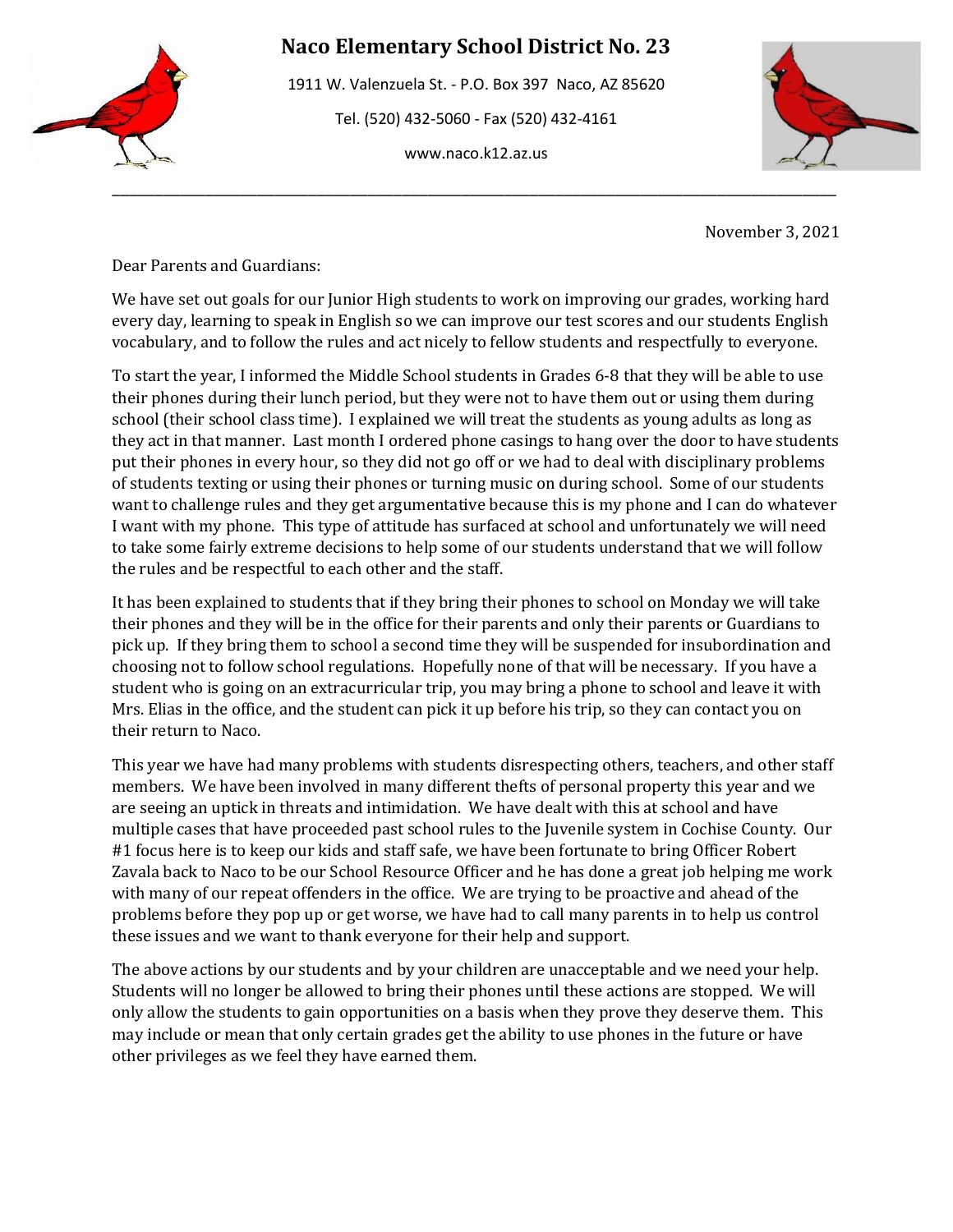1911 W. Valenzuela St. - P.O. Box 397 Naco, AZ 85620 Tel. (520) 432-5060 - Fax (520) 432-4161 www.naco.k12.az.us

\_\_\_\_\_\_\_\_\_\_\_\_\_\_\_\_\_\_\_\_\_\_\_\_\_\_\_\_\_\_\_\_\_\_\_\_\_\_\_\_\_\_\_\_\_\_\_\_\_\_\_\_\_\_\_\_\_\_\_\_\_\_\_\_\_\_\_\_\_\_\_\_\_\_\_\_\_\_\_\_\_\_\_\_\_



I would also like to let all of you know that this spring we are hoping to take an 8th grade class trip for the students who earn it, they will need to pass the AZELLA, or the new AZ MERIT tests and show academic growth this school year. They will need to follow the school rules and not get suspended in school or out of school, stay away from fighting and intimidating other students. We are also asking them to work on improving their English speaking and vocabulary and to be respectful to teachers and other staff members, as well as the other students. If they do not make these goals and refuse to follow the rules, they will not be going on the  $8<sup>th</sup>$  grade trip at the end of the year. This also applies to the rest of the Middle school; we hope to be able to have some fun times for them, as we have all had a couple tough years. We want the best for our students and from our students each and every day.

These trips will be fun for the kids and also a little learning included with a museum, or observatory or a place celebrating the Arts. We have not finalized our plans for these trips or the dates but only those students who reach their goals will be invited with on the trip. The other students will be in school all day working on school work and likely a lesson on citizenship and respect.

As of this time every student is going on these trips unless they choose to not follow the rules and reach our goals. We have some amazing students here at Naco and we need to help these young Cardinals spread their wings and fly to a higher success level. Please encourage your child to follow these guidelines so they can all be part of our planned celebration.

Thank you for your time, we appreciate all you do to help your student/students be a successful part of Naco Elementary School.

Sincerely,

Tim Mayclin – Superintendent/Principal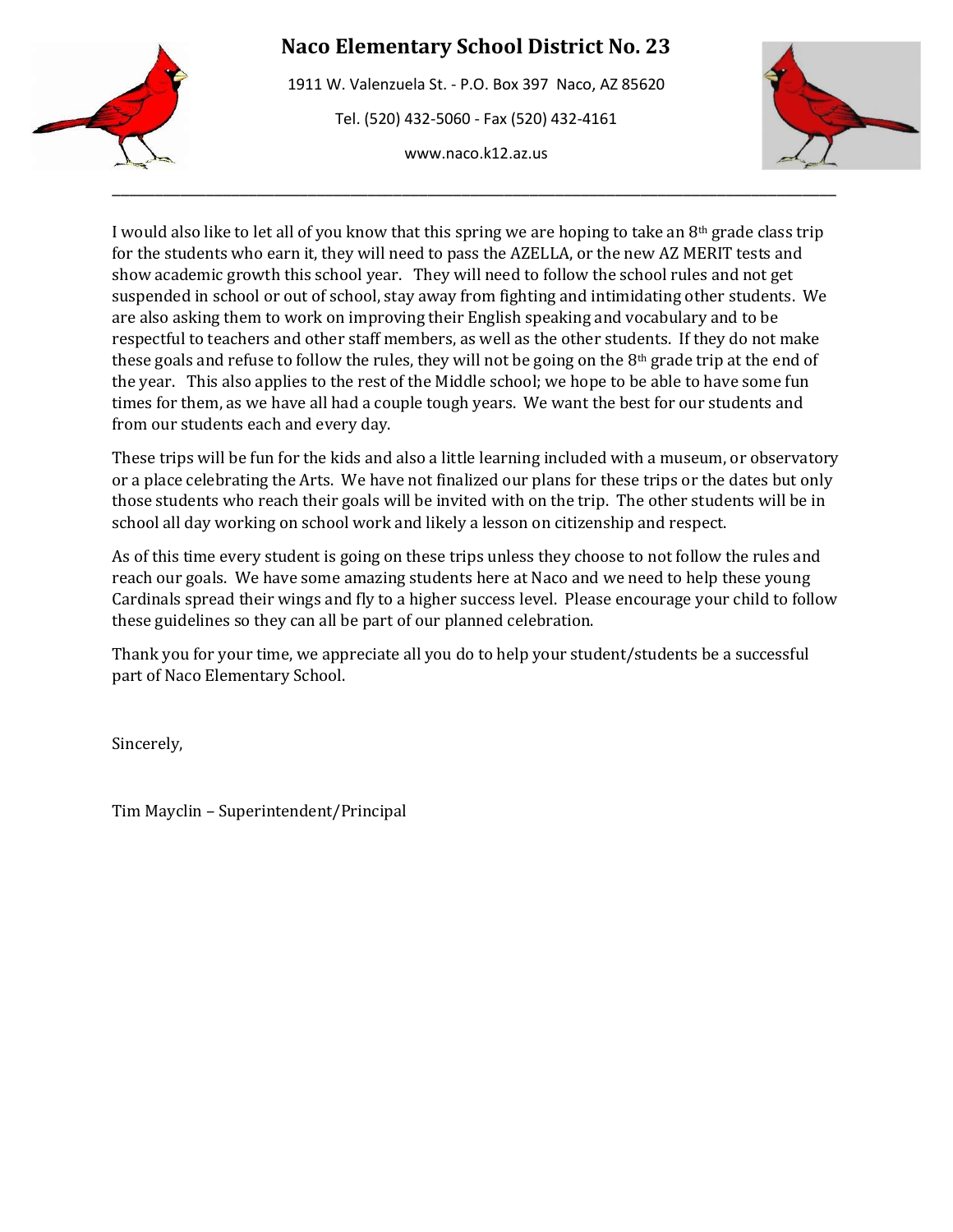

1911 W. Valenzuela St. - P.O. Box 397 Naco, AZ 85620

Tel. (520) 432-5060 - Fax (520) 432-4161

www.naco.k12.az.us

\_\_\_\_\_\_\_\_\_\_\_\_\_\_\_\_\_\_\_\_\_\_\_\_\_\_\_\_\_\_\_\_\_\_\_\_\_\_\_\_\_\_\_\_\_\_\_\_\_\_\_\_\_\_\_\_\_\_\_\_\_\_\_\_\_\_\_\_\_\_\_\_\_\_\_\_\_\_\_\_\_\_\_\_\_



3 de noviembre de 2021

Queridos padres y tutores:

Hemos establecido metas para que nuestros estudiantes de secundaria trabajen en mejorar nuestras calificaciones, trabajando duro todos los días, aprendiendo a hablar en inglés, para que podamos mejorar nuestros puntajes en las pruebas y su vocabulario en inglés, y seguir las reglas escolares respetando a sus compañeros y a todo el personal.

Para comenzar el año, les informé a los estudiantes en los grados 6-8 que podrían usar sus teléfonos durante el período de almuerzo, pero que no deberían sacarlos ni usarlos durante la escuela (su horario de clases). Les expliqué que los trataríamos como adultos jóvenes siempre y cuando actuaran de esa manera. El mes pasado ordené unos porta teléfonos que se colgaran sobre las puertas para que los estudiantes pusieran sus teléfonos en él cada periodo, para que no se apagaran o tuviéramos que lidiar con problemas disciplinarios de los estudiantes que envían mensajes de texto o usan sus teléfonos o encienden la música durante las clases. Algunos de nuestros estudiantes quieren desafiar las reglas y se ponen a discutir porque este es mi teléfono y puedo hacer lo que quiera con él. Este tipo de actitud ha surgido en la escuela y, desafortunadamente, tendremos que tomar algunas decisiones bastante extremas para ayudar a algunos de nuestros estudiantes a comprender que seguiremos las reglas y seremos respetuosos entre nosotros y con el personal.

Se les ha explicado a los estudiantes que, si traen sus teléfonos a la escuela el lunes, se los quitaremos y se quedaran en la oficina para que sus padres y solamente padres o tutores los recojan. Si los vuelven a traer serán suspendidos por insubordinación y no seguir las reglas escolares. Con suerte nada de esto será necesario. Si uno de sus estudiantes tiene un viaje extracurricular, usted puede traer el teléfono y dejarlo con Ms. Elias en la oficina, y que él/ella lo recoja cuando se vaya al viaje, para que se comunique con usted cuando llegue a Naco.

Este año hemos tenido muchos problemas con estudiantes que le faltan el respeto a otros, a maestros y otros miembros del personal. Hemos estado involucrados en muchos robos de diferente tipo este año y estamos viendo un aumento en las amenazas y la intimidación. Hemos tratado con esto en la escuela y tenemos varios casos que han pasado de las reglas escolares al sistema juvenil en el condado de Cochise. Nuestro enfoque # 1 aquí es mantener seguros a nuestros niños y personal, hemos tenido la suerte de traer al Oficial Robert Zavala de regreso a Naco para que sea nuestro Oficial de Recursos Escolares y él ha hecho un gran trabajo ayudándome a trabajar con muchos de nuestros infractores reincidentes en la oficina. Estamos tratando de ser proactivos y adelantarnos a los problemas antes de que surjan o empeoren, hemos tenido que llamar a muchos padres para que nos ayuden a controlar estos problemas y queremos agradecer a todos por su ayuda y apoyo.

Las acciones anteriores de nuestros estudiantes y sus hijos son inaceptables y necesitamos su ayuda. A los estudiantes ya no se les permitirá traer sus teléfonos hasta que se detengan estas